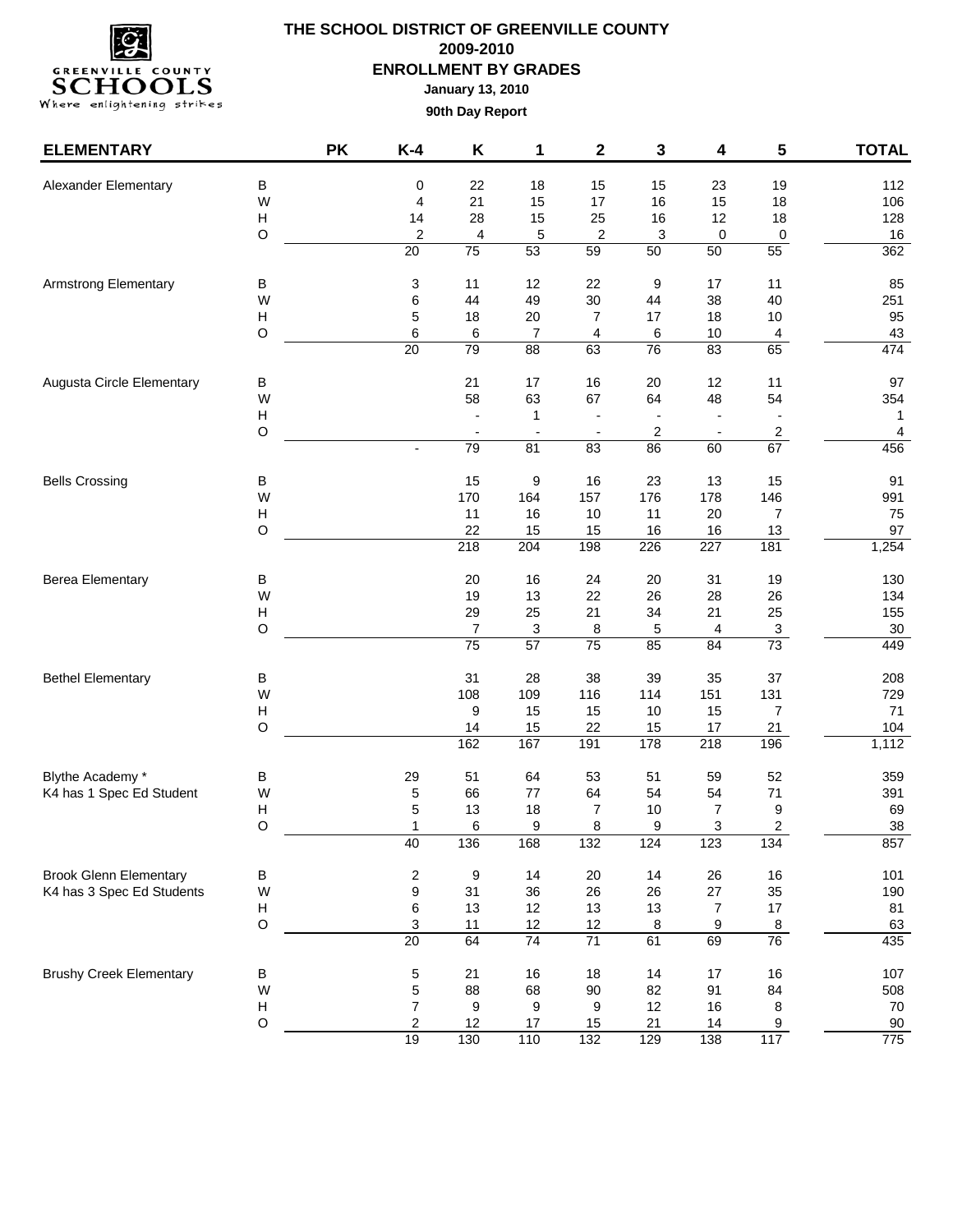

| <b>ELEMENTARY</b>                |              | <b>PK</b> | $K-4$                        | Κ                    | 1        | 2              | 3                     | 4                    | $5\phantom{a}$ | <b>TOTAL</b>  |
|----------------------------------|--------------|-----------|------------------------------|----------------------|----------|----------------|-----------------------|----------------------|----------------|---------------|
| <b>Bryson Elementary</b>         | B            |           |                              | 24                   | 29       | 29             | 39                    | 40                   | 32             | 193           |
|                                  | W            |           |                              | 86                   | 98       | 89             | 88                    | 96                   | 105            | 562           |
|                                  | H            |           |                              | 14                   | 20       | 12             | 12                    | 13                   | 7              | 78            |
|                                  | $\circ$      |           |                              | $\overline{7}$       | 8        | 11             | 6                     | 9                    | 5              | 46            |
|                                  |              |           |                              | 131                  | 155      | 141            | 145                   | 158                  | 149            | 879           |
| <b>Buena Vista Elementary</b>    | $\sf B$      |           |                              | 15                   | 24       | 17             | 14                    | 13                   | 21             | 104           |
|                                  | W            |           |                              | 77                   | 108      | 85             | 106                   | 97                   | 123            | 596           |
|                                  | H<br>$\circ$ |           |                              | $\overline{7}$<br>19 | 6<br>11  | 4<br>19        | $10$<br>15            | $\overline{7}$<br>11 | 8<br>19        | 42<br>94      |
|                                  |              |           |                              | 118                  | 149      | 125            | 145                   | 128                  | 171            | 836           |
| <b>Chandler Creek Elementary</b> | $\sf B$      |           | $\qquad \qquad \blacksquare$ | 38                   | 30       | 26             | 38                    | 24                   | 16             | 172           |
| K4 has 1 Spec Ed Student         | W            |           | 2                            | 89                   | 70       | 68             | 75                    | 73                   | 75             | 452           |
|                                  | H            |           | 17                           | 22                   | 35       | 34             | 35                    | 21                   | 16             | 180           |
|                                  | $\circ$      |           | $\overline{\phantom{a}}$     | 6                    | 8        | $\overline{7}$ | 9                     | 9                    | 5              | 44            |
|                                  |              |           | 19                           | 155                  | 143      | 135            | 157                   | 127                  | 112            | 848           |
| Cherrydale Elementary*           | $\sf B$      |           | 13                           | 24                   | 24       | 29             | 21                    | 27                   | 26             | 164           |
| K4 has 1 Spec Ed Student         | W            |           | 8                            | 13                   | 22       | 13             | 16                    | 22                   | 18             | 112           |
|                                  | Н            |           | 17                           | 27                   | 24       | 17             | 20                    | 19                   | 10             | 134           |
|                                  | $\circ$      |           | $\overline{2}$               | $\sqrt{2}$           | 6        | 8              | 5                     | 7                    | $\overline{5}$ | $35\,$        |
|                                  |              |           | 40                           | 66                   | 76       | 67             | 62                    | $\overline{75}$      | 59             | 445           |
| Child Development Center *       | $\sf B$      | 31        | 258                          |                      |          |                |                       |                      |                | 289           |
|                                  | W<br>H       | 18        | 221<br>219                   |                      |          |                |                       |                      |                | 239<br>229    |
| (Note 1)                         | $\circ$      | 10<br>4   | 56                           |                      |          |                |                       |                      |                | 60            |
|                                  |              | 63        | 754                          |                      |          |                |                       |                      |                | 817           |
| <b>Crestview Elementary</b>      | B            |           |                              | 21                   | 20       | 26             | 25                    | 24                   | 18             | 134           |
|                                  | W            |           |                              | 47                   | 60       | 69             | 65                    | 68                   | $72\,$         | 381           |
|                                  | H            |           |                              | 22                   | 13       | 17             | 17                    | 11                   | 18             | 98            |
|                                  | $\circ$      |           |                              | 6                    | 4        | 11             | 12                    | 8                    | 4              | 45            |
|                                  |              |           |                              | 96                   | 97       | 123            | 119                   | 111                  | 112            | 658           |
| Duncan Chapel Elementary         | $\sf B$      |           |                              | 33                   | 32       | 24             | 25                    | 32                   | 25             | 171           |
|                                  | W            |           |                              | 57                   | 42       | 57             | 45                    | 41                   | 52             | 294           |
|                                  | н            |           |                              | 31                   | 25       | 17             | 21                    | 24                   | 20             | 138           |
|                                  | $\circ$      |           |                              | 8                    | 13       | $\overline{7}$ | 9                     | 7                    | 7              | 51            |
|                                  |              |           | $\overline{\phantom{a}}$     | 129                  | 112      | 105            | 100                   | 104                  | 104            | 654           |
| East North Street Elementary     | $\sf B$      |           | 14                           | 55                   | 50       | 54             | 62                    | 54                   | 60             | 349           |
|                                  | W<br>H       |           | 6<br>16                      | 21<br>22             | 21<br>26 | 18<br>21       | 16<br>21              | 19<br>20             | $18$<br>$16\,$ | 119<br>142    |
|                                  | $\circ$      |           | $\overline{\mathbf{4}}$      | 8                    | 11       | 3              | $\overline{7}$        | $\,6$                | $9\,$          | 48            |
|                                  |              |           | 40                           | 106                  | 108      | 96             | 106                   | 99                   | 103            | 658           |
| Ellen Woodside Elementary        | $\sf B$      |           | 7                            | 23                   | 17       | 23             | 19                    | 23                   | 22             | 134           |
|                                  | W            |           | 9                            | 59                   | 64       | 75             | $72\,$                | 69                   | 87             | 435           |
|                                  | н            |           | 3                            | $\overline{7}$       | 8        | $\overline{7}$ | 5                     | 9                    | 8              | $47\,$        |
|                                  | $\circ$      |           | $\mathbf{1}$                 | 10                   | 4        | 12             | 6                     | $\overline{7}$       | 2              | 42            |
|                                  |              |           | 20                           | 99                   | 93       | 117            | 102                   | 108                  | 119            | 658           |
| Fork Shoals Elementary           | $\sf B$      |           |                              | 15                   | 11       | 12             | 9                     | 12                   | 21             | 80            |
|                                  | W            |           |                              | 67                   | 79       | $90\,$         | 116                   | 120                  | 101            | 573           |
|                                  | H            |           |                              | $10$                 | $10$     | 4              | $\overline{7}$        | 8                    | $10$           | 49            |
|                                  | $\circ$      |           |                              | $10$<br>102          | 9<br>109 | 5              | $\overline{4}$<br>136 | 6<br>146             | 3<br>135       | $37\,$<br>739 |
|                                  |              |           |                              |                      |          | 111            |                       |                      |                |               |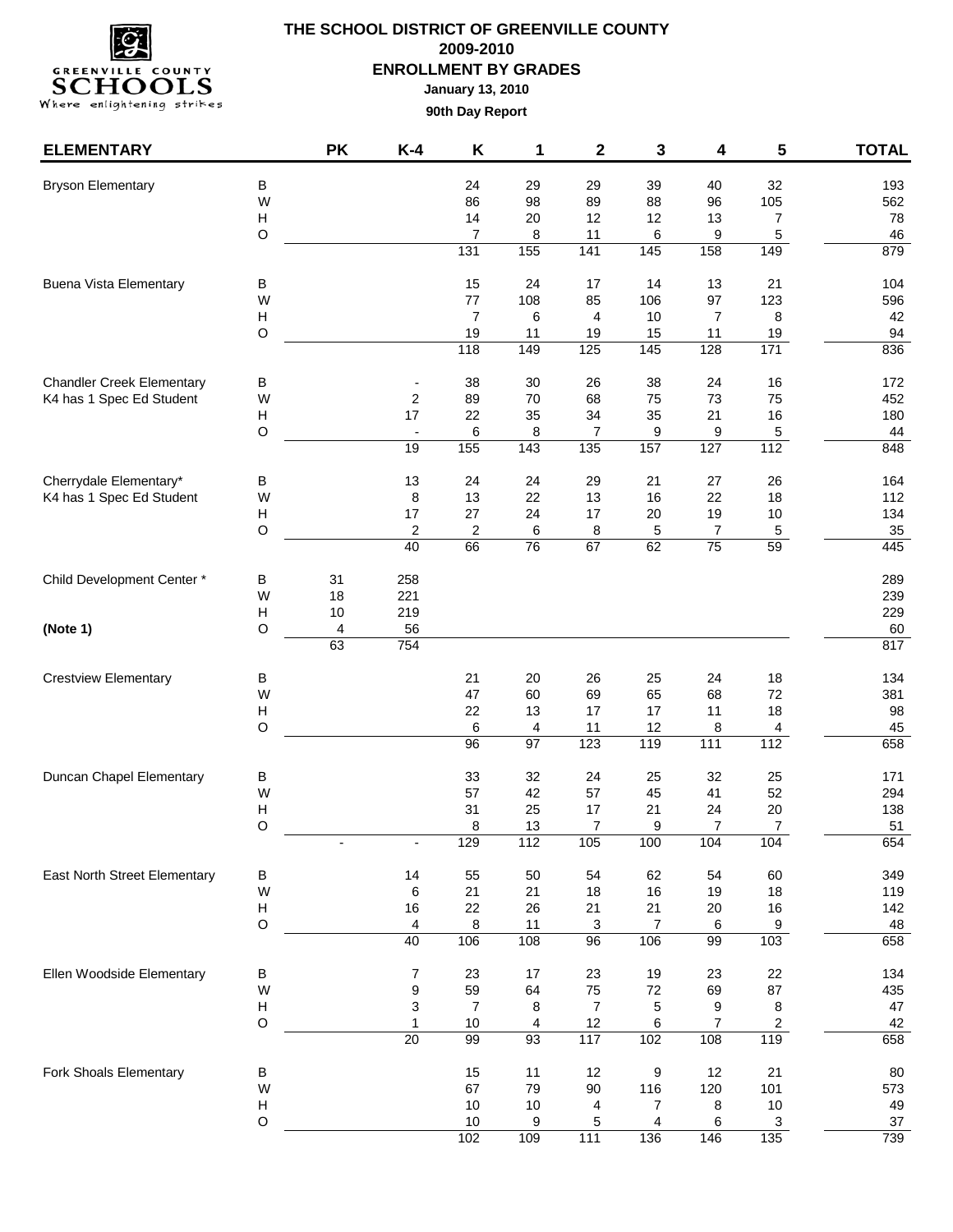

| <b>ELEMENTARY</b>         |              | <b>PK</b>      | $K-4$                         | Κ        | 1              | $\mathbf 2$ | 3                   | 4                     | 5                              | <b>TOTAL</b> |
|---------------------------|--------------|----------------|-------------------------------|----------|----------------|-------------|---------------------|-----------------------|--------------------------------|--------------|
| Fountain Inn Elementary   | $\sf B$      |                | $\overline{7}$                | 24       | 34             | 31          | 35                  | 36                    | 31                             | 198          |
| K4 has 2 Spec Ed Students | W            |                | 8                             | 63       | 61             | 95          | 92                  | 97                    | 97                             | 513          |
|                           | Н            |                | 3                             | 9        | 6              | 6           | 6                   | 6                     | $\overline{7}$                 | 43           |
|                           | $\circ$      |                |                               | 6        | 15             | 5           | 5                   | 4                     | 9                              | 44           |
|                           |              |                | 18                            | 102      | 116            | 137         | 138                 | 143                   | 144                            | 798          |
| Gateway Elementary        | B            |                | 2                             | 13       | 9              | 12          | 15                  | 9                     | 11                             | 71           |
| K4 has 3 Spec Ed Students | W            |                | 35                            | 80       | 74             | 86          | 78                  | 78                    | 84                             | 515          |
|                           | Н<br>$\circ$ |                | $\mathbf 1$<br>$\overline{c}$ | 3<br>8   | 9<br>4         | 8<br>6      | 12<br>3             | $\overline{7}$<br>3   | 6<br>6                         | 46<br>32     |
|                           |              | $\overline{a}$ | 40                            | 104      | 96             | 112         | 108                 | 97                    | 107                            | 664          |
| Greenbrier Elementary*    | В            | 1              | 7                             | 34       | 41             | 40          | 41                  | 43                    | 48                             | 255          |
| K3 has 3 Spec Ed Students | W            | $\overline{c}$ | 11                            | 63       | 66             | 71          | 61                  | 59                    | 69                             | 402          |
| K4 has 5 Spec Ed students | Н            | ÷,             | 6                             | 8        | 24             | 12          | 16                  | 19                    | 5                              | 90           |
|                           | $\circ$      | $\blacksquare$ | 2                             | 13       | 16             | 13          | 11                  | 11                    | 10                             | 76           |
|                           |              | 3              | 26                            | 118      | 147            | 136         | 129                 | 132                   | 132                            | 823          |
| <b>Grove Elementary</b>   | B            |                |                               | 39       | 45             | 44          | 54                  | 56                    | 55                             | 293          |
|                           | W            |                |                               | 20       | 14             | 17          | 15                  | 23                    | 21                             | 110          |
|                           | н            |                |                               | 40       | 31             | 36          | 27                  | 29                    | 25                             | 188          |
|                           | $\circ$      |                |                               | 8<br>107 | 6<br>96        | 3<br>100    | 4<br>100            | $\overline{2}$<br>110 | 6<br>107                       | 29<br>620    |
|                           |              |                |                               |          |                |             |                     |                       |                                |              |
| Heritage Elementary *     | B            |                |                               | 5        | $\overline{7}$ | 7           | 5                   | 9                     | 5                              | 38           |
| K3 has 7 Spec Ed students | W            | 10             | 18                            | 85       | 84             | 72          | 75                  | 89                    | 105                            | 538          |
| K4 has 3 Spec Ed students | Н<br>$\circ$ | 1<br>1         | 1<br>$\overline{\phantom{a}}$ | 3<br>7   | 3<br>8         | 3<br>11     | 3<br>$\overline{7}$ | 4<br>6                | $\overline{2}$<br>$\mathbf{3}$ | 20<br>43     |
|                           |              | 12             | 19                            | 100      | 102            | 93          | 90                  | 108                   | 115                            | 639          |
| Hollis Academy *          | $\sf B$      |                | 16                            | 49       | 51             | 51          | 39                  | 55                    | 49                             | 310          |
| K4 has 6 Spec Ed students | W            |                | 9                             | 8        | 12             | 5           | $\overline{7}$      | 12                    | 14                             | 67           |
|                           | Н            |                | 22                            | 15       | 24             | 23          | 11                  | 11                    | 18                             | 124          |
|                           | $\circ$      |                | $\mathbf{1}$                  | 13       | 7              | 5           | 6                   | 4                     | 3                              | 39           |
|                           |              |                | 48                            | 85       | 94             | 84          | 63                  | 82                    | 84                             | 540          |
| Lake Forest Elementary    | B            |                | 10                            | 24       | 16             | 20          | 22                  | 20                    | 33                             | 145          |
|                           | W            |                | 9                             | 52       | 64             | 53          | 58                  | 60                    | 49                             | 345          |
|                           | Н<br>O       |                | 14<br>$\overline{7}$          | 28<br>23 | 29<br>19       | 29<br>15    | 26<br>17            | 27<br>16              | 15<br>17                       | 168<br>114   |
|                           |              |                | 40                            | 127      | 128            | 117         | 123                 | 123                   | $\frac{114}{114}$              | 772          |
| Mauldin Elementary *      | $\sf B$      | 1              | 2                             | 45       | 45             | 41          | 34                  | 43                    | 52                             | 263          |
| K3 has 1 Spec Ed student  | W            |                | 4                             | 80       | 96             | 85          | 81                  | 90                    | 109                            | 545          |
| K4 has 5 Spec Ed students | Н            |                | 1                             | 9        | 10             | 8           | 8                   | 10                    | $10$                           | 56           |
|                           | $\circ$      |                | $\overline{\phantom{a}}$      | 23       | 19             | 31          | 15                  | 21                    | 21                             | 130          |
|                           |              | $\mathbf{1}$   | $\overline{7}$                | 157      | 170            | 165         | 138                 | 164                   | 192                            | 994          |
| Mitchell Road Elementary  | $\sf B$      |                | 10                            | 26       | 26             | 22          | 27                  | 24                    | 20                             | 155          |
|                           | W            |                | $\overline{7}$                | 35       | 53             | 47          | 37                  | 46                    | 38                             | 263          |
|                           | Н            |                | 16                            | 11       | 18             | 10          | 15                  | 6                     | 9                              | 85           |
|                           | $\circ$      |                | 6                             | 15       | 6              | 10          | 11                  | 8                     | $\bf 8$                        | 64           |
|                           |              | $\blacksquare$ | 39                            | 87       | 103            | 89          | 90                  | 84                    | 75                             | 567          |
| Monaview Elementary       | $\sf B$      |                | $\boldsymbol{2}$              | $\,6\,$  | 6              | 21          | 13                  | 17                    | 21                             | 86           |
| K4 has 1 Spec Ed student  | W<br>Н       |                | 10<br>24                      | 31<br>50 | 31<br>49       | 24<br>37    | 27<br>41            | 35                    | 27<br>33                       | 185<br>278   |
|                           | $\circ$      |                | 3                             | 5        | $\overline{c}$ | 1           | 3                   | 44<br>3               | $\overline{2}$                 | 19           |
|                           |              |                | 39                            | 92       | 88             | 83          | 84                  | 99                    | 83                             | 568          |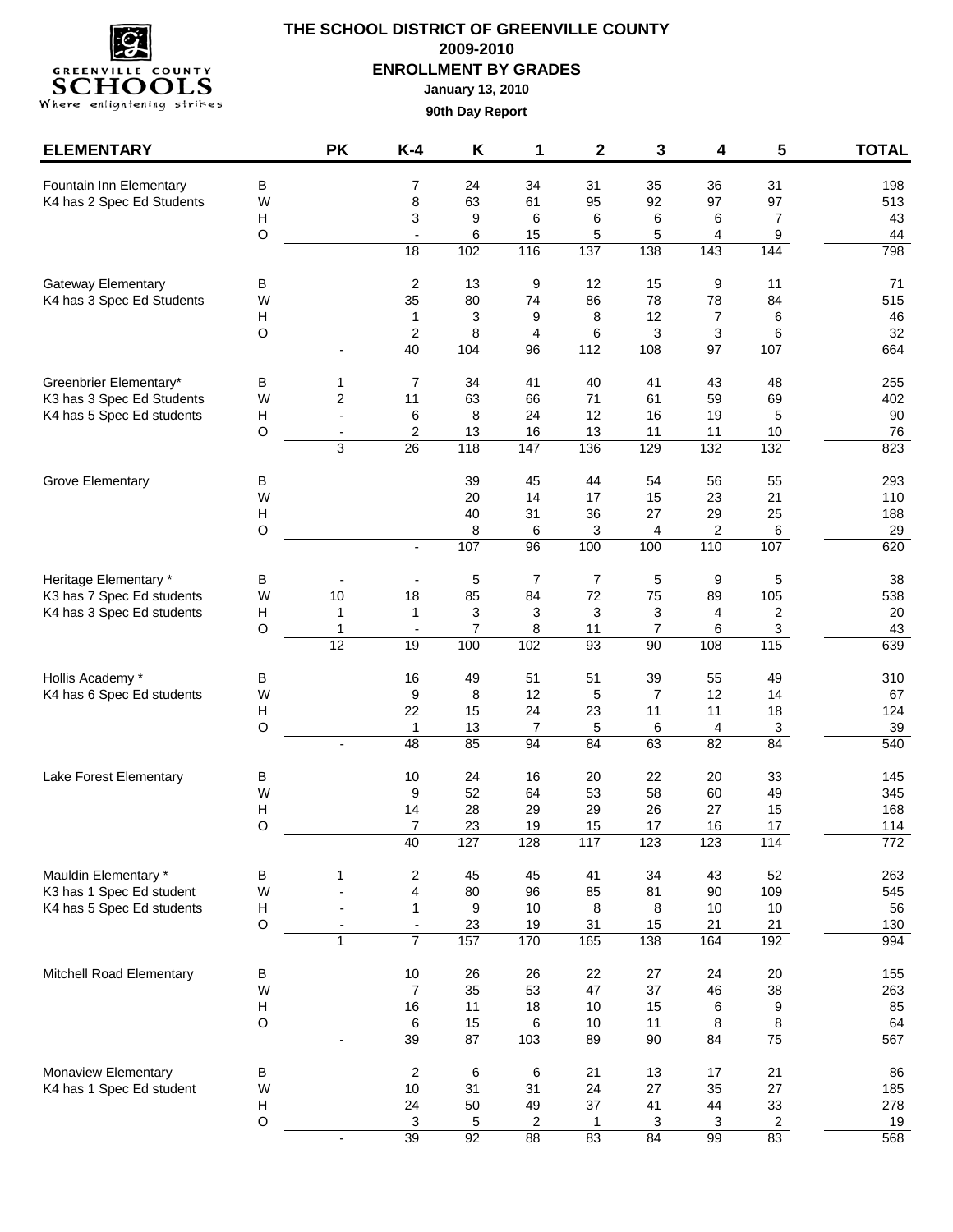

| <b>ELEMENTARY</b>          |                                          | <b>PK</b>                | $K-4$                            | Κ                        | 1                     | $\mathbf 2$    | 3                               | 4                       | 5                        | <b>TOTAL</b> |
|----------------------------|------------------------------------------|--------------------------|----------------------------------|--------------------------|-----------------------|----------------|---------------------------------|-------------------------|--------------------------|--------------|
| Mountain View Elementary   | B                                        |                          | $\mathbf 1$                      | 5                        | 8                     | 2              | $\mathsf 3$                     | 5                       | 8                        | 32           |
| K4 has 1 Spec Ed student   | W                                        |                          | 30                               | 98                       | 98                    | 128            | 115                             | 122                     | 122                      | 713          |
|                            | Н                                        |                          | 5                                | $\overline{4}$           | $\mathbf{1}$          | 8              | 6                               | 5                       | 7                        | 36           |
|                            | $\mathsf O$                              |                          | $\overline{2}$                   | 11                       | 7                     | $\overline{7}$ | 2                               | 2                       | 5                        | 36           |
|                            |                                          |                          | 38                               | 118                      | 114                   | 145            | 126                             | 134                     | 142                      | 817          |
| Oakview Elementary *       | В                                        |                          | 1                                | 18                       | 19                    | 20             | 17                              | 25                      | 26                       | 126          |
| K4 has 6 Spec Ed students  | W                                        |                          | 5                                | 145                      | 167                   | 159            | 150                             | 162                     | 176                      | 964          |
|                            | Н                                        |                          | 1                                | 3                        | $\overline{7}$        | $\sqrt{5}$     | 12                              | 14                      | $\overline{7}$           | 49           |
|                            | $\mathsf O$                              |                          | $\overline{c}$<br>$\overline{9}$ | 24<br>190                | 32<br>225             | 33<br>217      | 24<br>203                       | 21<br>222               | 22<br>231                | 158<br>1,297 |
| Paris Elementary           | В                                        |                          |                                  | 10                       | 6                     | 14             | $\overline{7}$                  | 6                       | 8                        | 51           |
|                            | W                                        |                          |                                  | 50                       | 77                    | 76             | 66                              | $77$                    | 76                       | 422          |
|                            | Н                                        |                          |                                  | 12                       | 13                    | 7              | 10 <sup>°</sup>                 | 9                       | 3                        | 54           |
|                            | $\mathsf O$                              |                          |                                  | $\overline{7}$           | $\overline{2}$        | 13             | 4                               | 9                       | $\overline{\mathbf{c}}$  | 37           |
|                            |                                          |                          |                                  | 79                       | 98                    | 110            | 87                              | 101                     | 89                       | 564          |
| Pelham Road Elementary     | В                                        |                          |                                  | 4                        | 7                     | 15             | 19                              | 16                      | 12                       | 73           |
|                            | W<br>H                                   |                          |                                  | 89<br>5                  | 80<br>$\overline{7}$  | 78<br>6        | 69<br>$\overline{7}$            | 72<br>$\overline{7}$    | 80<br>9                  | 468<br>41    |
|                            | $\circ$                                  |                          |                                  | 16                       | 13                    | 10             | 8                               | 7                       | 13                       | 67           |
|                            |                                          |                          |                                  | 114                      | 107                   | 109            | 103                             | 102                     | 114                      | 649          |
| <b>Plain Elementary</b>    | В                                        |                          |                                  | 24                       | 22                    | 26             | 27                              | 32                      | 24                       | 155          |
|                            | W                                        |                          |                                  | 113                      | 102                   | 110            | 104                             | 131                     | 106                      | 666          |
|                            | Н                                        |                          |                                  | 10                       | 8                     | 10             | 10                              | 10                      | 12                       | 60           |
|                            | $\circ$                                  |                          |                                  | 14                       | 15                    | 4              | 4                               | 6                       | 11                       | 54           |
|                            |                                          |                          |                                  | 161                      | $\frac{1}{147}$       | 150            | $\frac{145}{145}$               | 179                     | 153                      | 935          |
| Robert E Cashion Elem.     | В                                        |                          | 7                                | 48                       | 42                    | 44             | 53                              | 48                      | 45                       | 287          |
| K4 has 3 Spec Ed students  | W                                        |                          | 6                                | 37                       | 47                    | 36             | 42                              | 33                      | 31                       | 232          |
|                            | $\boldsymbol{\mathsf{H}}$                |                          | 6                                | 17                       | 19                    | 11             | 5                               | 17                      | 12                       | 87           |
|                            | O                                        |                          | 1<br>20                          | 11<br>113                | 6<br>114              | 9<br>100       | 5<br>105                        | 6<br>104                | $\,$ 5 $\,$<br>93        | 43<br>649    |
| Rudolph Gordon Elem *      | В                                        |                          |                                  | 4                        | 8                     | 9              | 10                              | 8                       | 8                        | 47           |
|                            | W                                        |                          |                                  | 70                       | 81                    | 78             | 56                              | 71                      | 51                       | 407          |
|                            | H                                        |                          |                                  | $\overline{7}$           | 4                     | 1              | 3                               | 3                       | 3                        | 21           |
|                            | O                                        |                          |                                  | 8                        | 9                     | 9              | 9                               | 6                       | $\overline{7}$           | 48           |
|                            |                                          |                          |                                  | 89                       | 102                   | 97             | 78                              | 88                      | 69                       | 523          |
| Sara Collins Elementary    | $\sf B$                                  |                          |                                  | 44                       | 37                    | 34             | 36                              | 50                      | 38                       | 239          |
|                            | W                                        |                          |                                  | 72                       | 74                    | 69             | 85                              | 72                      | 82                       | 454          |
|                            | $\boldsymbol{\mathsf{H}}$<br>$\mathsf O$ |                          |                                  | 8<br>$\overline{7}$      | 5<br>$\boldsymbol{9}$ | 8<br>13        | 13<br>$\overline{7}$            | $\overline{7}$<br>8     | 4<br>$\sqrt{3}$          | 45<br>47     |
|                            |                                          |                          | $\blacksquare$                   | 131                      | 125                   | 124            | 141                             | 137                     | 127                      | 785          |
| Simpsonville Elementary *  | B                                        |                          | $\overline{\mathbf{c}}$          | 23                       | 18                    | 29             | 28                              | 20                      | 24                       | 144          |
| K4 has 5 Spec Ed students  | W                                        |                          | 6                                | 76                       | 91                    | 63             | 68                              | 76                      | 89                       | 469          |
|                            | $\boldsymbol{\mathsf{H}}$                |                          | $\mathbf{1}$                     | 15                       | 16                    | 13             | 18                              | 10                      | 11                       | 84           |
|                            | $\mathsf O$                              | $\overline{\phantom{a}}$ | $\overline{2}$<br>11             | 8<br>122                 | 9<br>134              | 15<br>120      | 10<br>124                       | 10<br>116               | 11<br>135                | 65<br>762    |
|                            |                                          |                          |                                  |                          |                       |                |                                 |                         |                          |              |
| <b>Skyland Elementary</b>  | B                                        |                          | $\sqrt{2}$                       | 4                        | $\mathbf{1}$          | $\mathbf{1}$   | $\ensuremath{\mathsf{3}}$<br>79 | $\mathbf{1}$            | $\,6\,$                  | 18           |
| K4 has 3 Spec Ed students  | W<br>H                                   |                          | 33<br>4                          | 71<br>9                  | 99<br>10              | 94<br>4        | 5                               | 86                      | 91<br>1                  | 553<br>38    |
|                            | $\hbox{O}$                               |                          | $\mathbf{1}$                     | 3                        | 6                     | 2              | 5                               | 5<br>$\overline{c}$     | $\overline{c}$           | 21           |
|                            |                                          |                          | 40                               | 87                       | 116                   | 101            | 92                              | 94                      | 100                      | 630          |
| Slater Marietta Elementary | B                                        |                          |                                  | $\overline{\phantom{a}}$ | $\mathbf{1}$          | 3              | $\overline{\phantom{a}}$        | $\overline{\mathbf{c}}$ | $\overline{\phantom{a}}$ | $\,6\,$      |
| K4 has 1 Spec Ed student   | W                                        |                          | $30\,$                           | 60                       | 69                    | 69             | 66                              | 66                      | 67                       | 427          |
|                            | н                                        |                          | $\overline{7}$                   | 6                        | 6                     | 4              | 8                               | 4                       | 8                        | 43           |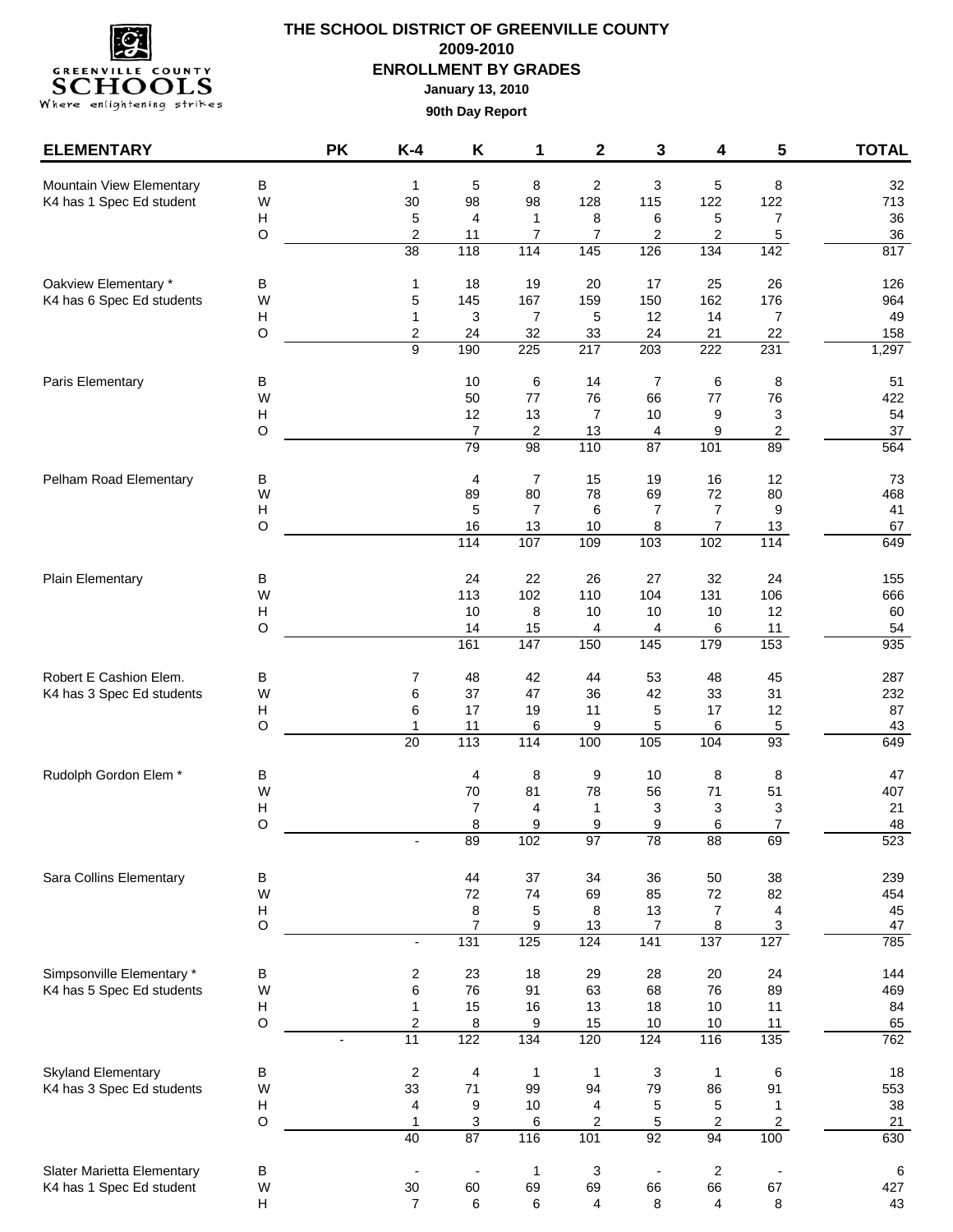

| LEMENTARY<br>FΙ | <b>PK</b> | r -4 | K  |    |    |    |                     | $\blacksquare$ | ነTAL |
|-----------------|-----------|------|----|----|----|----|---------------------|----------------|------|
|                 |           |      |    |    | 4  |    |                     |                |      |
|                 |           | 38   | 68 | 77 | 80 | 75 | $\rightarrow$<br>74 | 75             | 487  |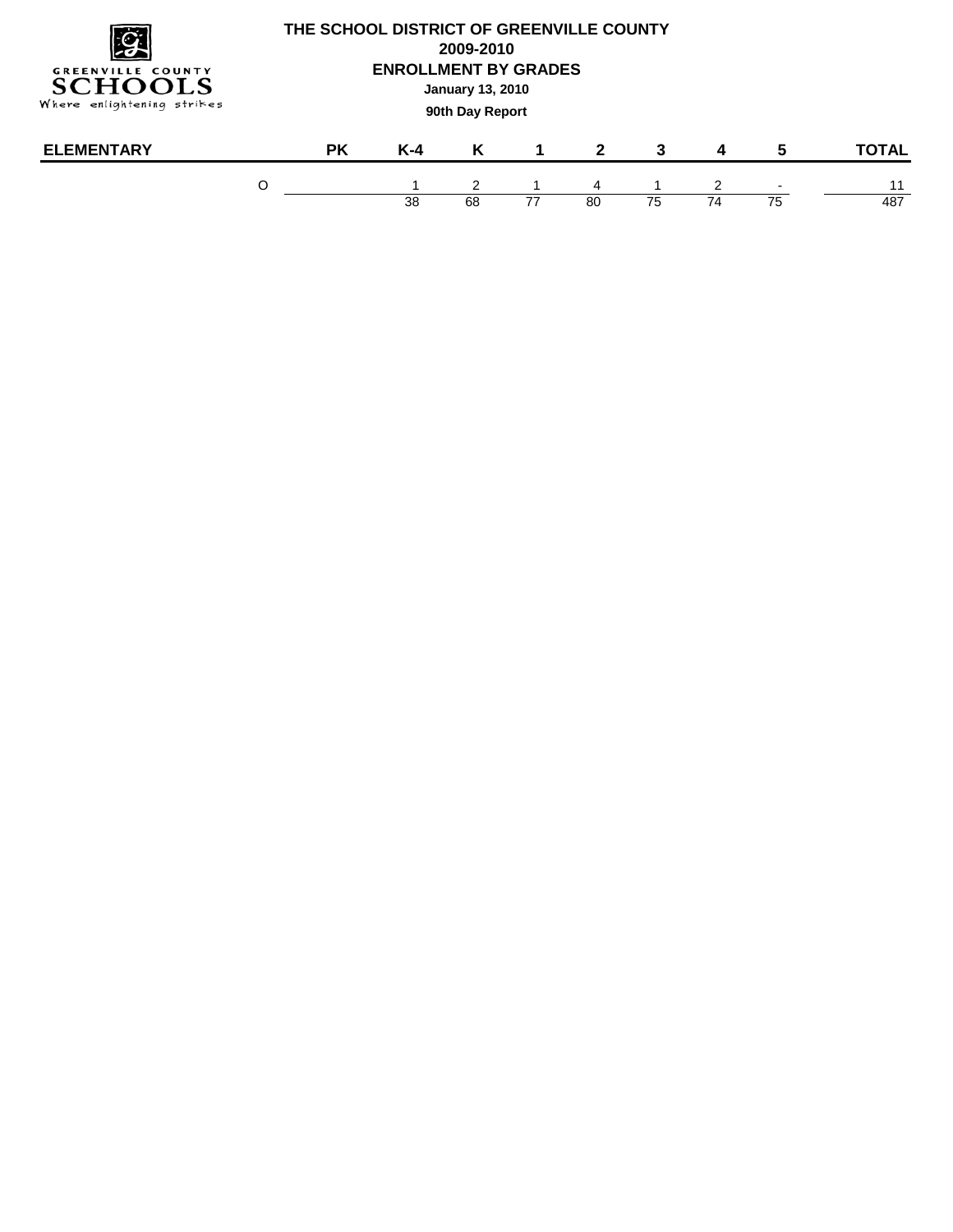

| <b>ELEMENTARY</b>              |                           | <b>PK</b>           | $K-4$                    | Κ                          | 1                                       | $\mathbf 2$                      | 3                              | 4                             | 5                  | <b>TOTAL</b>    |
|--------------------------------|---------------------------|---------------------|--------------------------|----------------------------|-----------------------------------------|----------------------------------|--------------------------------|-------------------------------|--------------------|-----------------|
| Sterling School                | $\sf B$                   |                     | 23                       | 20                         | 22                                      | 7                                | 15                             | 1                             | 4                  | 92              |
| K4 has 3 Spec Ed students      | W                         |                     | 4                        | 14                         | 23                                      | 24                               | 80                             | 69                            | 66                 | 280             |
|                                | Н<br>$\circ$              |                     | 5<br>4                   | $\mathbf{1}$<br>$\sqrt{2}$ | $\overline{\phantom{a}}$<br>$\mathsf 3$ | $\blacksquare$<br>$\overline{c}$ | $\overline{\phantom{a}}$<br>11 | $\overline{\phantom{a}}$<br>5 | 5                  | $\,6\,$<br>32   |
|                                |                           |                     | 36                       | 37                         | 48                                      | 33                               | 106                            | 75                            | 75                 | 410             |
| Stone Academy *                | $\sf B$                   |                     | 1                        | 16                         | 19                                      | 19                               | 18                             | 27                            | 21                 | 121             |
| K3 has 2 Spec Ed students      | W                         | 1                   | 4                        | 43                         | 72                                      | 70                               | 63                             | 78                            | 68                 | 399             |
| K4 has 8 Spec Ed students      | Н                         |                     | 2                        | 8                          | $\overline{c}$                          | 5                                | $\overline{7}$                 | $\overline{\phantom{a}}$      | 3                  | 27              |
|                                | $\circ$                   | 1<br>$\overline{2}$ | $\mathbf{1}$<br>8        | $\mathbf{1}$<br>68         | $\overline{7}$<br>100                   | 8<br>102                         | 11<br>99                       | 8<br>113                      | 4<br>96            | 41<br>588       |
| Sue Cleveland Elementary       | В                         |                     |                          | 30                         | 23                                      | 31                               | 37                             | 42                            | 33                 | 196             |
|                                | W                         |                     |                          | 61                         | 50                                      | 48                               | 50                             | 49                            | 48                 | 306             |
|                                | $\boldsymbol{\mathsf{H}}$ |                     |                          | 2                          | 3                                       | $\overline{\mathbf{c}}$          | 2                              | $\overline{\mathbf{c}}$       |                    | 11              |
|                                | $\circ$                   | $\overline{a}$      | $\overline{\phantom{a}}$ | $\overline{7}$<br>100      | 11<br>87                                | 4<br>85                          | 3<br>92                        | 4<br>97                       | $\mathbf{3}$<br>84 | 32<br>545       |
| <b>Summit Drive Elementary</b> | $\sf B$                   |                     | 3                        | 16                         | 10                                      | 20                               | $\boldsymbol{7}$               | 17                            | 14                 | 87              |
|                                | W                         |                     | 4                        | 28                         | 38                                      | 26                               | 27                             | 32                            | 29                 | 184             |
|                                | Н                         |                     | 12                       | 20                         | 12                                      | 13                               | 5                              | $10$                          | $\overline{7}$     | 79              |
|                                | $\circ$                   |                     | $\mathbf{1}$             | 6<br>70                    | 4                                       | 5                                | 4                              | 2                             | 4<br>54            | 26<br>376       |
|                                |                           |                     | $\overline{20}$          |                            | 64                                      | 64                               | 43                             | 61                            |                    |                 |
| <b>Taylors Elementary</b>      | $\sf B$                   |                     |                          | 24                         | 23                                      | 23                               | 24                             | 34                            | 26                 | 154             |
|                                | W<br>Н                    |                     |                          | 79<br>14                   | 77<br>18                                | $77 \,$<br>$\overline{7}$        | 88<br>11                       | 56<br>16                      | 69<br>8            | 446<br>74       |
|                                | $\circ$                   |                     |                          | 19                         | 14                                      | 12                               | 12                             | $10$                          | 10                 | 77              |
|                                |                           |                     | $\overline{\phantom{a}}$ | 136                        | 132                                     | 119                              | 135                            | 116                           | 113                | 751             |
| Thomas E Kerns Elementary      | $\sf B$                   |                     |                          | 60                         | 64                                      | 73                               | 63                             | 63                            | 47                 | 370             |
|                                | W                         |                     |                          | 19                         | 17                                      | 15                               | 16                             | 22                            | 22                 | 111             |
|                                | Н<br>$\circ$              |                     |                          | 20<br>7                    | 8<br>4                                  | 15                               | 18                             | $10$<br>1                     | 16                 | 87<br>26        |
|                                |                           |                     | $\overline{a}$           | 106                        | 93                                      | 4<br>107                         | 6<br>103                       | 96                            | 4<br>89            | 594             |
| <b>Tigerville Elementary</b>   | В                         |                     |                          | $\mathbf{1}$               | 4                                       | $\overline{\phantom{a}}$         | $\overline{c}$                 | 4                             |                    | 11              |
|                                | W                         |                     | 19                       | 41                         | 40                                      | 50                               | 49                             | 54                            | 52                 | 305             |
|                                | $\boldsymbol{\mathsf{H}}$ |                     |                          |                            | 1                                       | $\overline{2}$                   | $\blacksquare$                 | 3                             | 1                  | $\overline{7}$  |
|                                | $\Omega$                  |                     |                          | 3<br>45                    | 2                                       | 1                                | $\mathbf{1}$                   | 1                             | 3                  | 12              |
|                                |                           |                     | $\overline{20}$          |                            | $\overline{47}$                         | 53                               | 52                             | 62                            | 56                 | 335             |
| <b>Washington Center</b>       | $\sf B$                   |                     |                          | 1                          | $\sqrt{2}$                              | 4                                | $\overline{\mathcal{A}}$       | 4                             | $\,$ 5 $\,$        | 20              |
|                                | W<br>Н                    |                     |                          | $\mathbf{1}$               | $\overline{\mathbf{4}}$<br>3            | 4<br>2                           | 8<br>3                         | 6                             | 6                  | 29<br>$\,8\,$   |
|                                | $\circ$                   |                     |                          | $\overline{2}$             | $\overline{\phantom{a}}$<br>9           | $\overline{\phantom{a}}$<br>10   | $\overline{\phantom{a}}$<br>15 | 10                            | $\overline{11}$    | $\overline{57}$ |
|                                |                           |                     |                          |                            |                                         |                                  |                                |                               |                    |                 |
| Welcome Elementary             | $\sf B$<br>W              |                     |                          | 40<br>42                   | 25<br>27                                | 45<br>30                         | 41<br>33                       | 41<br>30                      | $30\,$<br>36       | 222<br>198      |
|                                | Н                         |                     |                          | 32                         | 27                                      | 39                               | 23                             | 37                            | $19$               | 177             |
|                                | $\circ$                   |                     |                          | 9                          | $\overline{4}$                          | 5                                | $\overline{\mathbf{c}}$        | 6                             | $\overline{2}$     | 28              |
|                                |                           |                     | $\overline{\phantom{a}}$ | 123                        | 83                                      | 119                              | 99                             | 114                           | 87                 | 625             |
| Westcliffe Elementary          | $\sf B$                   |                     | 2                        | 15                         | 9                                       | 11                               | 9                              | 11                            | $\overline{7}$     | 64              |
|                                | W<br>Н                    |                     | 13<br>5                  | 14<br>12                   | 18<br>15                                | 21<br>14                         | 18<br>11                       | 23<br>14                      | 11<br>14           | 118<br>85       |
|                                | $\circ$                   |                     |                          | 5                          | $\overline{7}$                          | 2                                | $\overline{\phantom{a}}$       | 2                             |                    | 16              |
|                                |                           |                     | 20                       | 46                         | 49                                      | 48                               | 38                             | 50                            | 32                 | 283             |